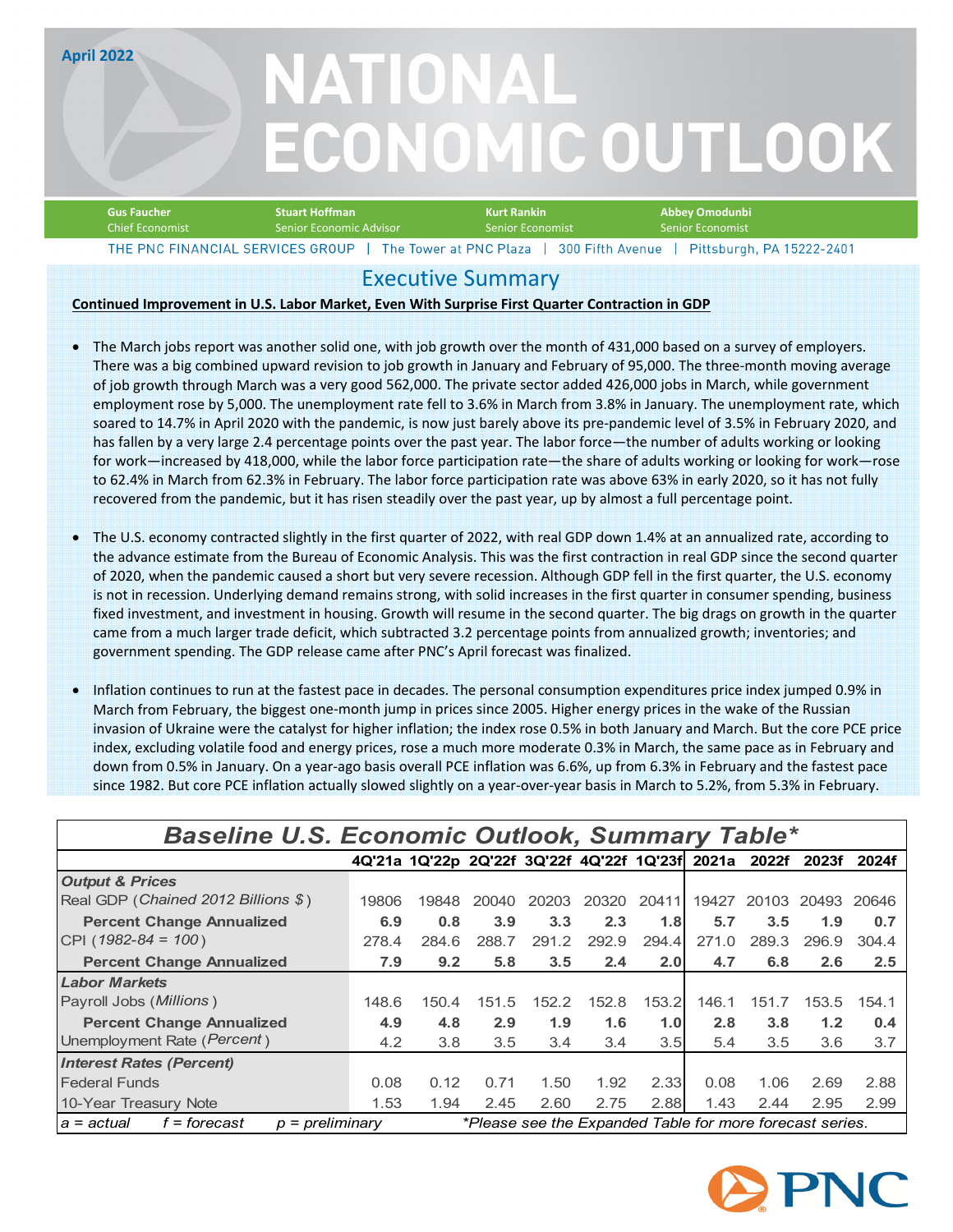# **NATIONAL ECONOMIC OUTLOOK**



#### Interest Rates Will Continue to Move Higher as the Fed Seeks to Slow Inflation; Recession Risks Are Elevated

After increasing the federal funds rate in March, the Federal Open Market Committee is set to raise their key policy benchmark again when they meet in early May, and then further throughout 2022 and into 2023. With inflation running well above the FOMC's 2% objective the central bank is looking to cool off economic growth to reduce inflationary pressures, while avoiding a recession. The baseline forecast is for a slowing in economic growth over the next couple of years, but no recession, and for inflation to move back toward 2%. But while the risk of an economic contraction this year is low, the risk of recession in 2023 or 2024 has increased since the Russian invasion of Ukraine.

The FOMC moved quickly to support the economy when the coronavirus pandemic came to the United States. The committee rapidly cut the federal funds rate—their key short-term policy rate—to close to zero. It also expanded the central bank's balance sheet by creating money electronically, using the proceeds to purchase longer-term Treasurys and mortgage-backed securities. This pushed down long-term interest rates: the yield on a 10‐year Treasury note—what it costs the federal government to borrow for 10 years—quickly fell from 1.8% in early 2020 to all-time lows, and was below 1% for most of the rest of that year. Similarly, the interest rate of a typical 30-year fixed mortgage fell to an alltime low of below 3% in 2020. These lower rates, along with aid from the federal government, did their job, spurring consumer spending, business investment, and a strong housing market, leading to an unprecedented economic recovery in the second half of 2020 and in 2021.

In fact, very expansionary monetary and fiscal policies have worked perhaps too well. Very strong demand, coupled with supply shortages coming out of the worst of the pandemic, have led to the highest consumer inflation in four decades. One of the objectives of the Federal Reserve is low inflation. With inflation running well above the FOMC's 2% objective, the committee is looking to cool off economic growth to slow inflation. To achieve this the FOMC is looking to increase interest rates; higher rates weigh on borrowing and overall economic activity. The FOMC already increased the fed funds rate by one-quarter of a percentage point in March, and will raise it by one-half of a percentage point in early May, to a range of 0.75% to 1.00%. Further rate hikes will come this year, with the fed funds rate set to end 2022 at above 2%, and it will move even higher next year, to close to 3%. The Fed will also reduce the size of its balance sheet by not rolling over maturing long-term Treasurys and mortgage‐backed securities, likely starting in May. With financial markets already anticipating these moves the yield on the 10‐ year Treasury has risen sharply this year, up to 2.9% at the end of April, the highest it has been in three years, and the 30‐year fixed mortgage rate has moved above 5% for the first time since 2009.

Higher interest rates throughout the economy will eventually lead to slower growth in consumer spending, particularly on big‐ticket items, and in business investment, as well as a weaker housing market. But the FOMC has a difficult task ahead. Their hope is to raise interest rates by enough to slow economic growth and reduce inflationary pressures, but not by so much as to cause a recession—an outright contraction in the U.S. economy. That task has only gotten more difficult with the Russian invasion of Ukraine, which has added to U.S. inflation, but is also likely to weigh on U.S. growth, through higher energy prices and a weaker European economy. The most likely outcome over the next couple of years is still expansion, albeit weaker in 2023 and then again in 2024. But the risks of a Fed misstep have increased, and it may even be that the only way the central bank can slow inflation is to engineer a (hopefully) mild recession. With current solid fundamentals, in particular a very strong labor market, if a recession does come it would likely not be until 2023 or even 2024. The probability of recession over the next couple of years is around 30%, up from around 15% before the invasion of Ukraine.

PNC's baseline forecast is for economic growth of around 3.5% this year, with weaker growth in 2023 and 2024. Core PCE inflation is expected to slow to below 4% by the end of this year, and to the Fed's objective of around 2% by the end of 2023. With average monthly job growth of about 300,000 through the rest of this year, the unemployment rate will move even lower in the months ahead, to its lowest level in 50 years, even as rising wages bring some people who dropped out of the labor force in the wake of the pandemic back into the job market. Risks to the outlook remain tilted to the downside, including further supply‐chain disruptions, a more significant slowing in growth from the Ukraine‐Russia conflict, and continued high inflation that would force the FOMC to raise interest rates even more aggressively than in the baseline forecast.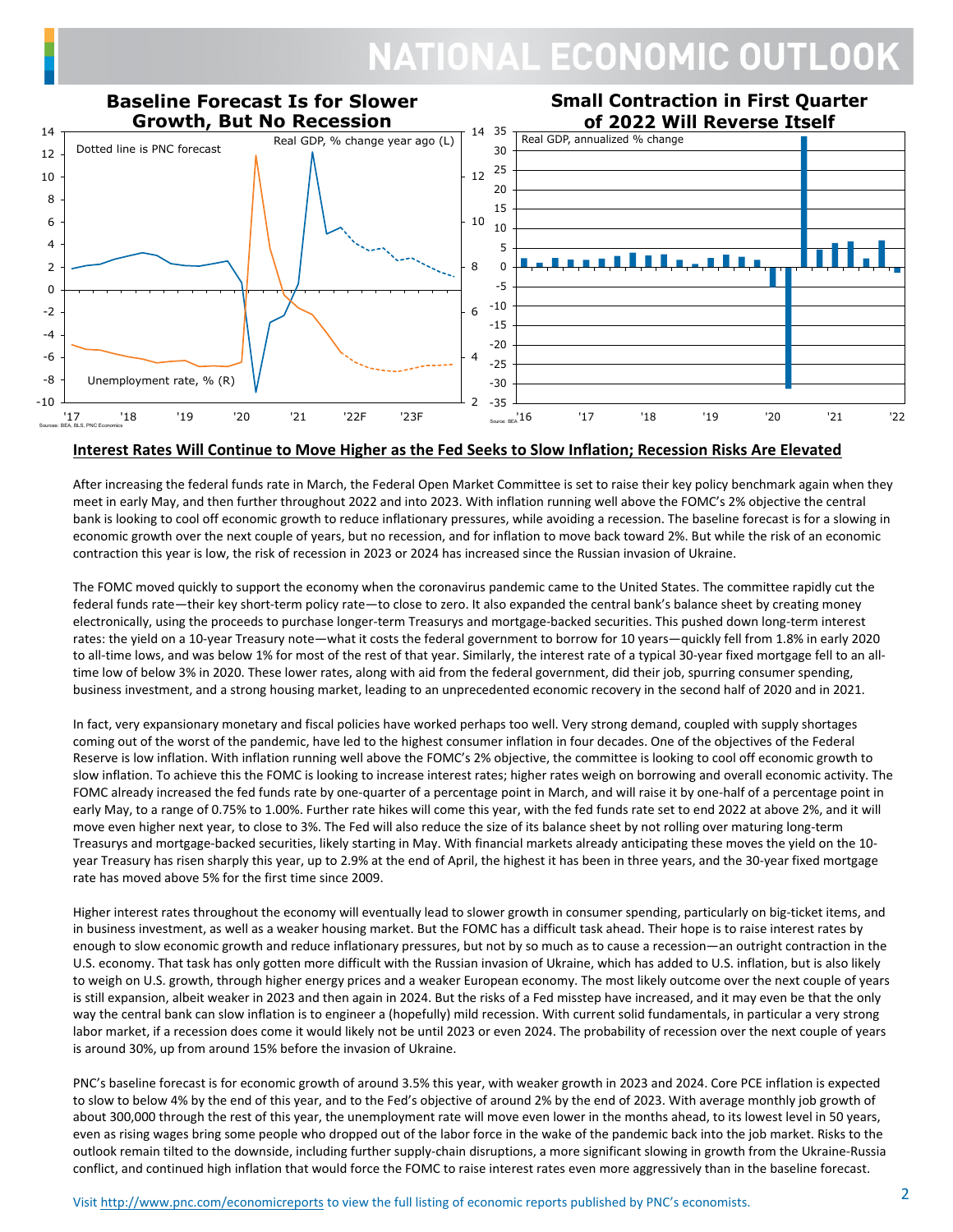# **NATIONAL ECONOMIC OUTLOOK**



**Job Growth Remains Broad-Based Across Industries So Far in 2022**



 **Inflation Will Soon Start to Slow, But Will Remain Above Fed's Objective Throughout 2022**







**Much Wider Trade Deficit a Big**



Visit http://www.pnc.com/economicreports to view the full listing of economic reports published by PNC's economists.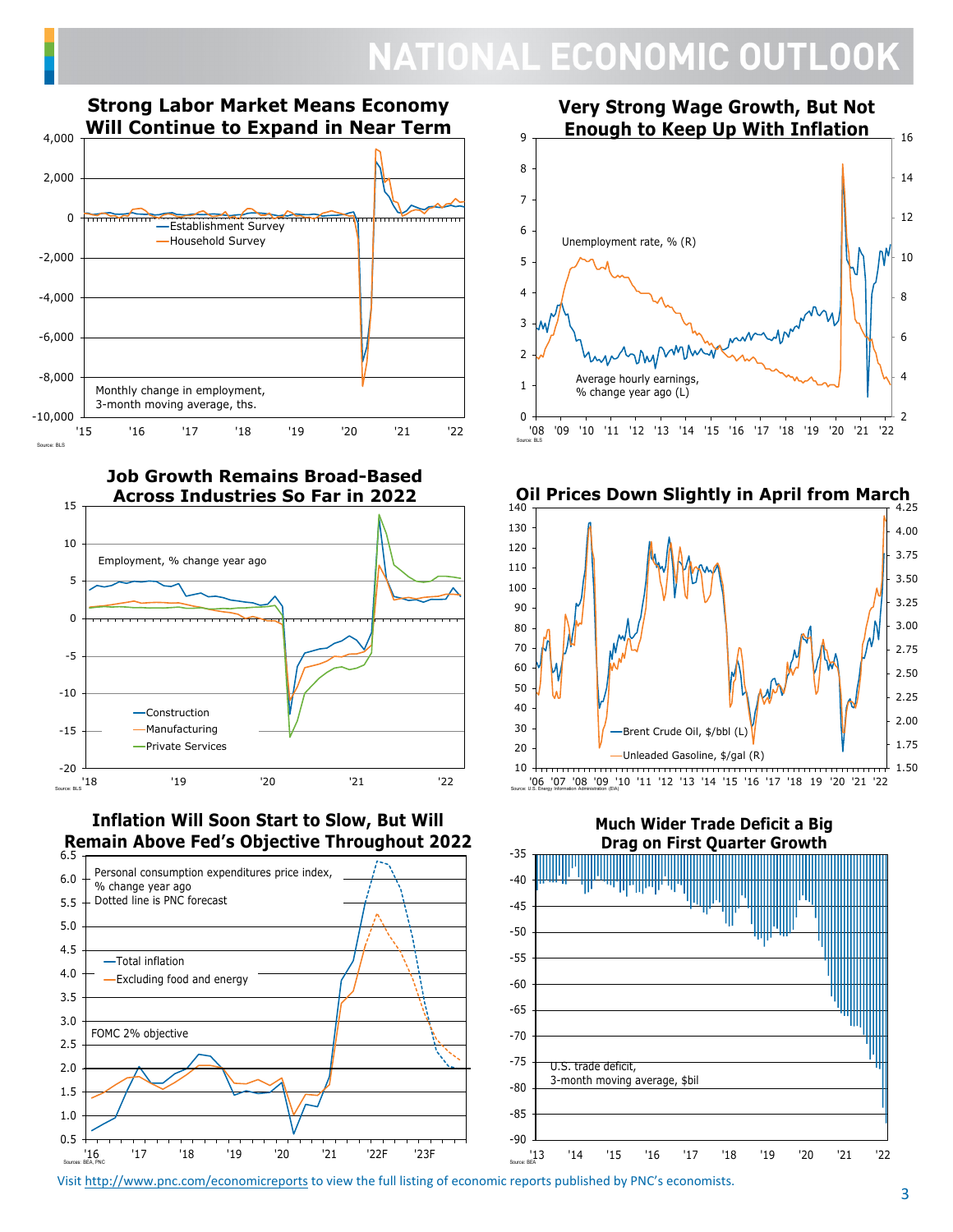# NATIONAL ECONOMIC OUTLOOK



**Fed Plans to Reduce Size of Balance Sheet Are**

 **Global Debt With Negative Yield Is Falling Rapidly With Inflation a Worldwide Problem, Value of** 



Source: Bloomberg



**…With a Smaller Increase in Shorter-Term Rates So Far This Year**





### **Federal Budget Deficit Is Declining As Spending Falls and Revenues Increase**